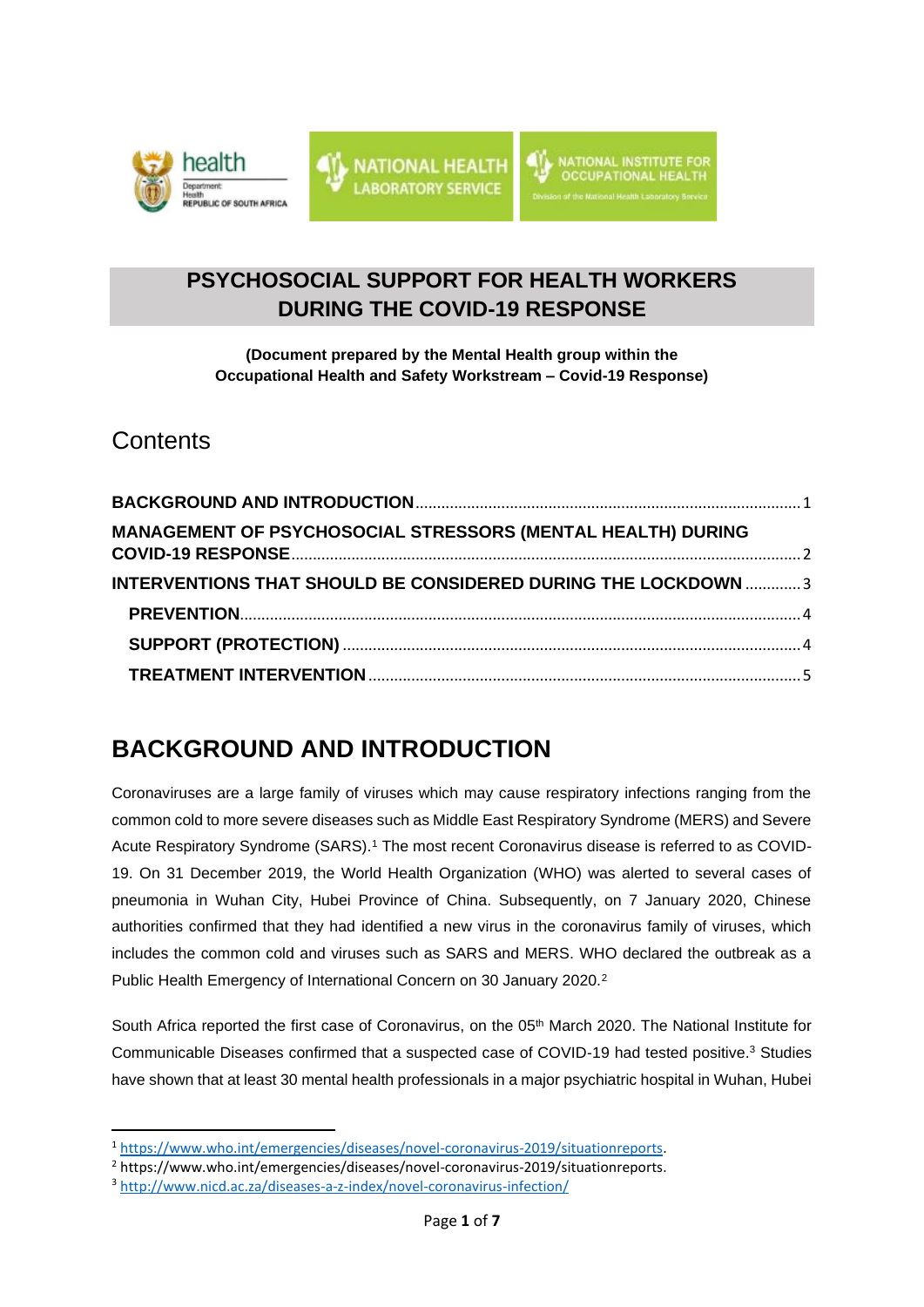province, China were diagnosed with COVID-19. Possible reasons quoted were the lack of caution regarding the COVID-19 outbreak in January 2020 and insufficient supplies of protective gear to health care workers in the hospital.<sup>4</sup> The unprecedented circumstances surrounding the emergence of COVID-19 have created a great deal of stress and uncertainty for many patients, families, communities and healthcare providers<sup>5</sup> across the globe including South Africa.

On the 15 March 2020, the President of the Republic, honourable Mr MC Ramaphosa, declared a national state of disaster, in terms of the Disaster Management Act, 2002 (Act 57 of 2002). These regulations have restricted international travel, prohibited gatherings of more than 100 people, closed schools and other educational institutions and restricted the sale of alcohol after 6pm. On the 23 March 2020, the State President further, declared an initial 21-day lockdown period, which has subsequently been extended. These extraordinary measures are aimed at combatting and "flattening the curve" of COVID-19.

# <span id="page-1-0"></span>**MANAGEMENT OF PSYCHOSOCIAL STRESSORS (MENTAL HEALTH) DURING COVID-19 RESPONSE**

In order to address anxiety and uncertainty amongst health workers, the Employee Health and Wellness Programme addresses these challenges in the workplace. The Employee Health and Wellness (EHW) Strategic Framework for the Public Service caters for the provision of psychosocial support in the Public Service.

The advent of the COVID-19 pandemic has brought with it a range of issues regarding mental health.<sup>6</sup> Health workers dealing directly with the affected individuals are the ones who bear the brunt, as they have to assist while they are themselves impacted. For health workers, feeling stressed is an experience that many are likely going through; in fact, it is quite normal to be feeling this way in the current situation. Stress and the feelings associated with it are by no means a reflection of weakness or poor performance. Managing stress and psychosocial wellbeing during this time is as important as managing personal physical health.<sup>7</sup>

Some of the stress-related symptoms health care workers may experience include but are not limited to: (1) Changes in concentration/thinking/memory; (2) Feeling tense/irritable/anxious; (3) Changes in energy/appetite/sleep; (4) Social withdrawal, (5) Reduced productivity, (6) Interpersonal conflict. Some individuals may be more susceptible to stress during an outbreak, including those with prior mental health conditions. 8

<sup>&</sup>lt;sup>4</sup> Xiang (2020, 1) The COVID-19 outbreak and psychiatric hospitals in China: managing challenges through mental health service reform.

<sup>5</sup> Karmel Choi, PhD (kwchoi@mgh.harvard.edu ) and Jordan W. Smoller, MD, ScD (jsmoller@mgh.harvard.edu).

<sup>6</sup> Nowbath(2020.1)unpublished

<sup>7</sup> <https://www.who.int/emergencies/diseases/novel-coronavirus-2019/situation-reports/>

<sup>8</sup> Drs. Korte, Denckla, Ametaj, and Koenen of the Harvard T.H. Chan School

of Public Health summarize tips for coping with COVID-19 stress.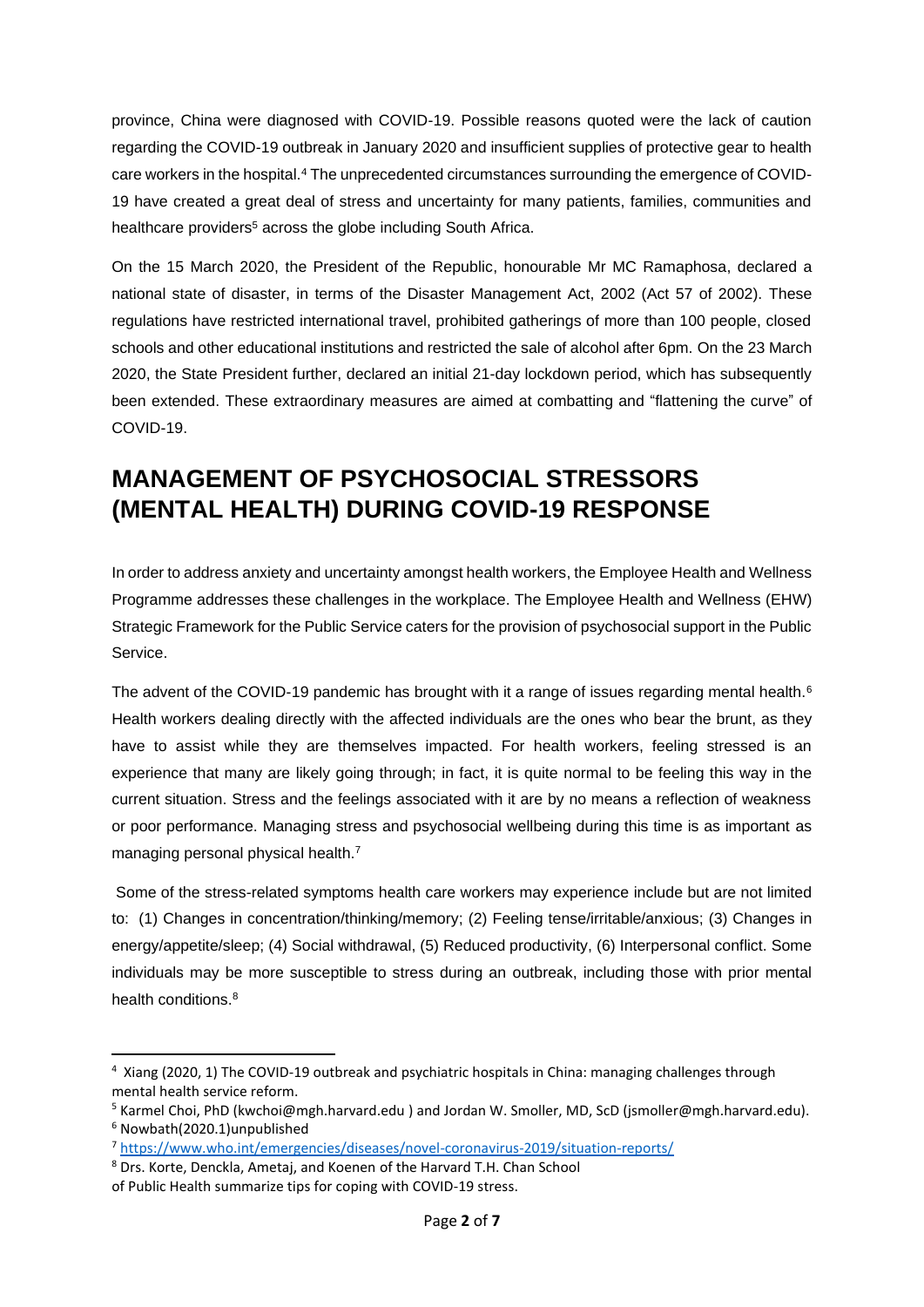Stress coping mechanism for health care workers providing services at the forefront against COVID-19 include:

- Staying connected with family/friends/community in creative ways.
- Managing challenging emotions with acceptance, mindfulness, relaxation, soothing and/or pleasurable activities.
- Avoiding unhelpful coping strategies like substance use, rumination/constant worrying, and high-risk behaviours.
- Engaging in positive lifestyle behaviours such as physical activity and eating healthy, using acceptance, re-framing, and problem-solving as needed.
- Practicing sleep hygiene.

As health workers will be rendering services during the lockdown period, it is pivotal that their wellbeing is catered for in this difficult period. Through the Wellness Management Policy for the Public Service, EHW Practitioners in the Department of Health will offer psychosocial/counselling services should they be required during the lockdown period. Volunteers and teams in the private sector are also providing services.

# <span id="page-2-0"></span>**INTERVENTIONS THAT SHOULD BE CONSIDERED DURING THE LOCKDOWN**

**Stress Inoculation, Mental Health Support and Psychological First Aid for Health Professionals During the COVID-19 Crisis<sup>9</sup>**

Mental health interventions should adopt the same overall strategy as COVID-19 prevention. The easiest parallel is to think about mental health in terms of Prevention, Support (Protection), and Intervention.

In mental health, simple actions in the short-term lead to important long-term gains. Possibly more than in any other area of health prevention, this is crucial in for mental health. Action should be directed initially at prevention, support, psychological first aid for those presenting with mental health symptoms and then progress to appropriate referral or management, if there is no spontaneous improvement with 24 hours. This is essential as health workers are likely to make dangerous errors when exposed to consistent psychological stress. Health workers previously treated for any mental health condition are more likely to decompensate and present with symptoms and are less likely to recover without professional intervention. Extended working hours, high patient load, the current high-risk health environment and poor or absent managerial support increase the incidence of people presenting with mental health symptoms.

<sup>9</sup> Dr. Thirusha Naidu, Clinical Psychologist ,King Dinuzulu Hospital Complex ,KZN Department of Health/UKZN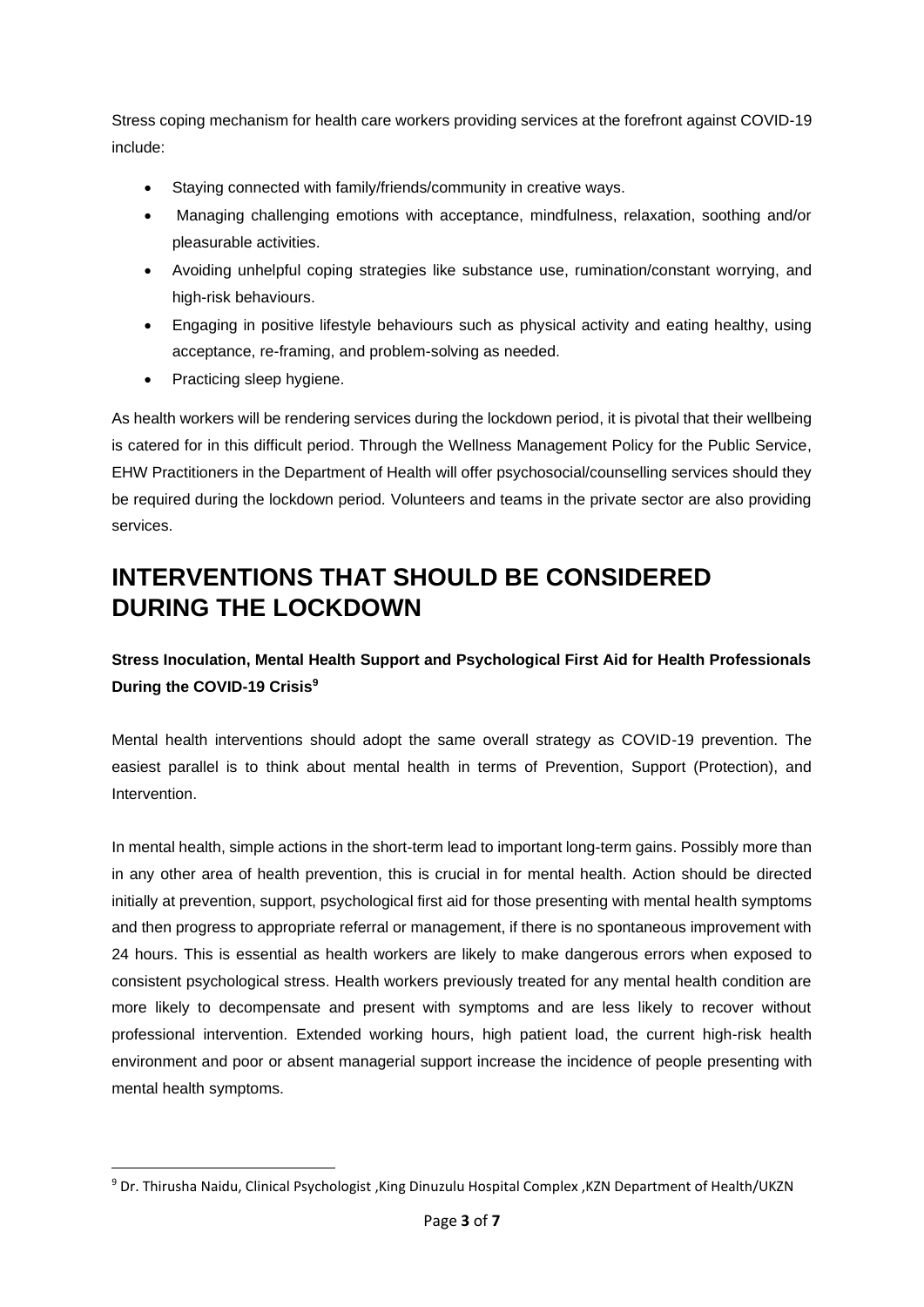### <span id="page-3-0"></span>**PREVENTION**

**1.** Stress Inoculation / Psychoeducation on possible psychological and emotional reactions

#### *Rationale*

Many people may experience reactions such as constant anxiety, panic attacks, fear, low mood, preoccupation with thoughts of COVID-19, nightmares, difficulty concentrating, minor changes in sleeping patterns and appetite, short temper and lower tolerance levels. These can seem excessive or abnormal but are actually normal psychological reactions to extreme or abnormal events or circumstances. People may also experience recurrence of symptoms associated with illnesses or medical conditions that have been previously well-controlled. In most cases the best option is to keep busy as this is likely to distract from ruminating about the apparent hopelessness of the situation.

#### *Purpose*

To normalize psychological reactions to unusual circumstances, reduce anxiety and consequent extreme reactions and keep the workplace stable and effective.

#### *Action(s)*

#### *For managers*

- Provide accurate and timeous information as situation unfolds.
- Take health worker questions, needs and concerns seriously. Respond as soon as possible.
- Be mindful of not using fatalistic, threatening or commanding language in verbal and written communication
- Provide rest spaces and enforce mandatory rest periods for workers.

#### *For health workers*

- Take the initiative to be informed through reliable and factual information sources.
- Avoid spending too much time discussing negative information and issues in the workplace.
- Make sure you take breaks at the stipulated times on a regular basis.
- Be considerate and supportive of colleagues.
- Reconnect with your personal reasons for choosing to become a health worker.

### <span id="page-3-1"></span>**SUPPORT (PROTECTION)**

#### *2.* Mental Health Support

People working in teams in daily contact with patients will need to mitigate the effects of constant exposure to tense and anxious mental environments. Teams should institute a daily group check-in strategy. This will allow for workers to discharge anxious feelings in a safe environment and recognise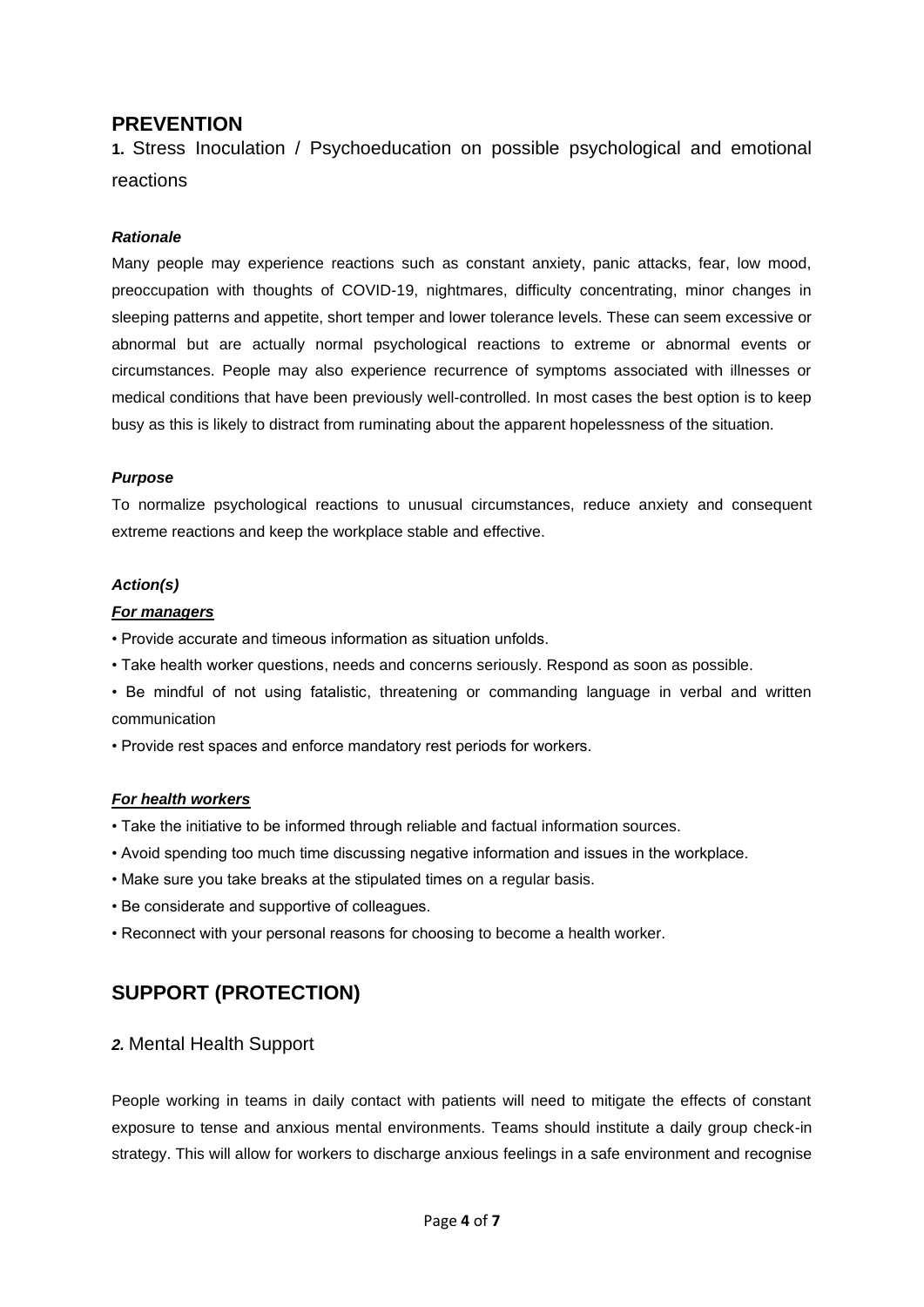that others are having the same experiences. This has the effect of normalizing what can feel like extreme reactions when experienced in isolation and reduces anxiety.

#### *For Managers*

• Implement mandatory time for formally regrouping, reconnecting with colleagues at the start of the workday or at least 3 times a week in times of crisis, noting social distancing.

• Ensure a formal method for regrouping and reconnecting is implemented. This may be suggested, or guidelines provided (short group meditation, song, prayer, body scan followed by a check- in with other team members – see attached for example of body scan)

• Provide basic training on how staff can support each other.

• Recognise that mental health professionals should be consulted when there is evidence of pathology, and to provide overall guidance.

• Encourage and promote an environment where health workers are visibly and regularly recognized for their effort.

• Introduce a buddy system, where staff members have a designated colleague to decompress with when faced with a challenging moment.

#### *For health workers*

- Make the effort to participate in recommended strategies to support mental health.
- Identify a colleague you can reach out to in challenging moments.
- Be available to other colleagues for support.
- Participate actively in training initiatives to acquire skills to support yourself and others.
- Check in with your support buddy at least 3 times a day.
- TELL SOMEONE as soon as possible when you feel overwhelmed and talk it through it only needs to take a few minutes.

• Remember that crying is not the worst thing that can happen - it can be an effective decompression tool. People usually feel better after crying.

### <span id="page-4-0"></span>**TREATMENT INTERVENTION**

#### *3.* Psychological First Aid

Like medical first aid, psychological first aid aims to stabilize the person and prevent injury and further complications. Psychological first aid aim is provided immediately in situ support when a person presents with overwhelming thoughts, feelings or behaviours that obviously put themselves or others at risk.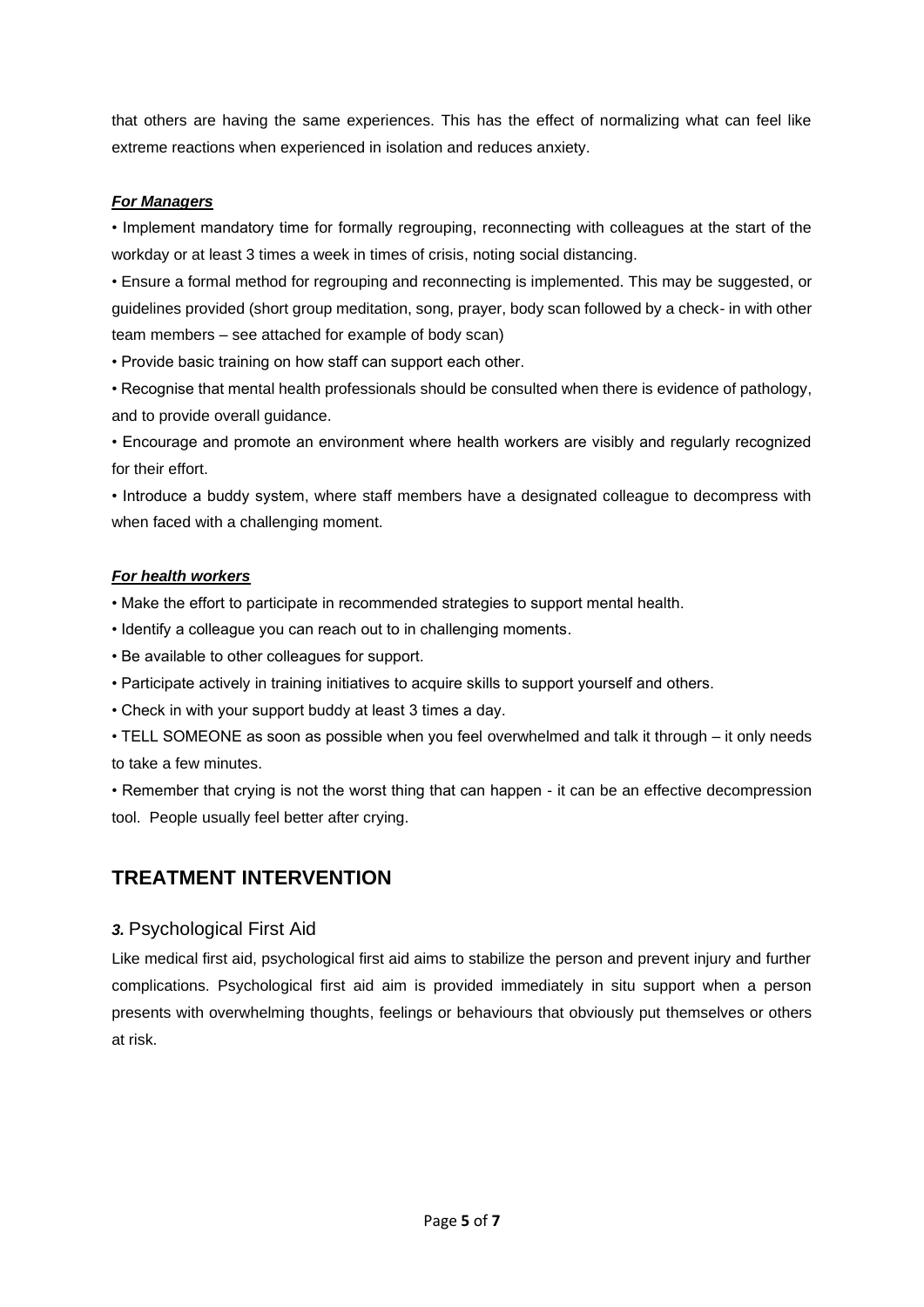#### *For Managers and Health workers*

Recognise when a colleague seems to be in distress and react immediately to requests for help

#### *Triage*

- Speak calmly to someone who asks for help
- Acknowledge the person's concerns and fears without dismissing, denying or trying to downplay them.
- Repeat back what you have heard so that the person feels like their concerns are understood

• Name the feelings that you see the person displaying and try to reflect how these may be normal under the circumstances.

• Gently encourage the person to say what they think will help them best to function at this point.

#### *Referral*

As humans we are very adept at sensing levels of distress in others. It is important to try to be calm gauge how distressed a person is before making a referral. Recommending professional help too early or incorrectly can disempower a person and discourage them from drawing on effective personal resources that are more effective.

#### **Refer to a mental health professional when the person:**

• Is showing extreme signs of distress or irrational behavior – crying excessively, repeated anger outbursts, difficulty working in a team, antagonizing other colleagues, extremely anxious and cannot be stabilized by any means.

• Has had to deal with more than 2 deaths on one shift.

• Has tested positive for COVID-19 as a result of work exposure (offer telephone contact with mental health worker).

• Has a history of serious mental illness (psychotic disorder, recent major depressive episode, bipolar disorder) and is showing **any** sign of stress, distress or unusual behaviour.